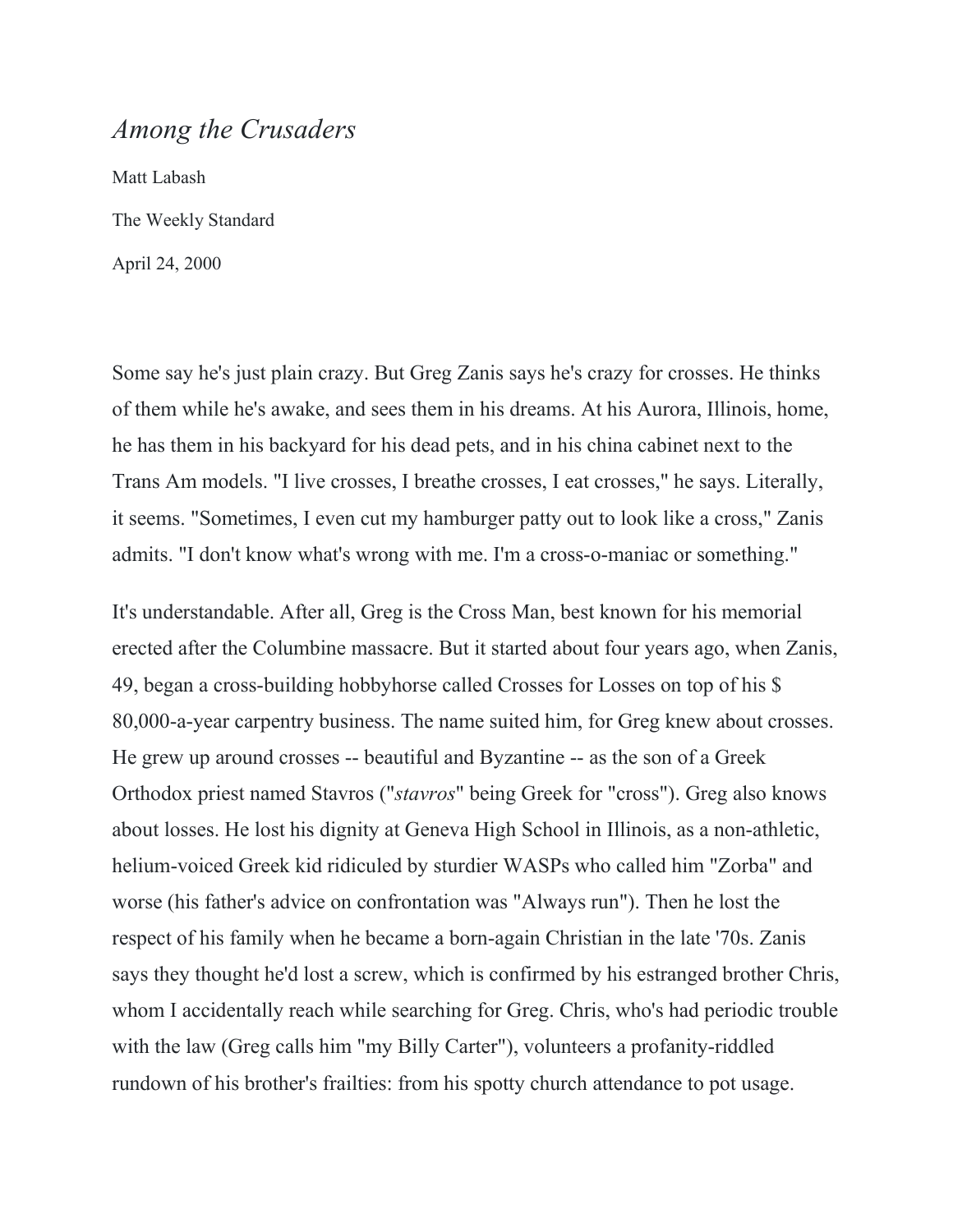Greg freely admits this, but says it's well behind him. "I could've lost my family," Greg says of his evil-weed chapter.

Greg's biggest loss, however, came in 1996, when he went to the house of his fatherin-law, a wealthy landlord who was also his best friend and carpentry mentor. Zanis found him dead -- face down in a pool of blood, shot in the eye by thieving ex-tenants. Even today when he recounts the episode, Greg's tannery-issued skin turns sallow. It was then he went on a cross-building mission. He planted crosses in front yards and by highways. Wherever tragedy struck, whether from homicides or car accidents, Zanis set out under cloak of night, planting crosses for gangbangers and drunks and innocent victims, at no cost to the families. He regarded it not just as a commemorative act, but as a witness. "I don't plant crosses for the dead, I plant them for the living," he says. He also puts Stars of David up for Jews, crescents for Muslims, even flames for atheists, not because he agrees with them, but as an act of kindness to grieving strangers, to show them "what Christianity is about."

But Greg didn't *really*become the Cross Man, as seen on *Inside Edition* and the *Today* show, until last year. Greg, his wife, and their five children were taking their first vacation in over a decade, renting a house with an inground pool in Kissimmee, Florida. When Greg got a call from Littleton residents after the shootings, he bailed on the Disney vacation, drove back to Aurora, and went to Home Depot, where he's a regular in the pressure-treated lumber department.

Greg spent the rest of the night fashioning 15 eight-foot crosses from knotholed pine; then he and his teenage son loaded his pickup truck and drove straight through to Littleton. There, they anonymously planted the crosses -- 13 for the victims, 2 for the killers -- atop Rebel Hill, the Clement Park elevation that overlooks the school. And they went home. The crosses became the enduring image of the Columbine shootings. While thousands flocked to them -- weeping, inscribing, leaving stuffed mementos --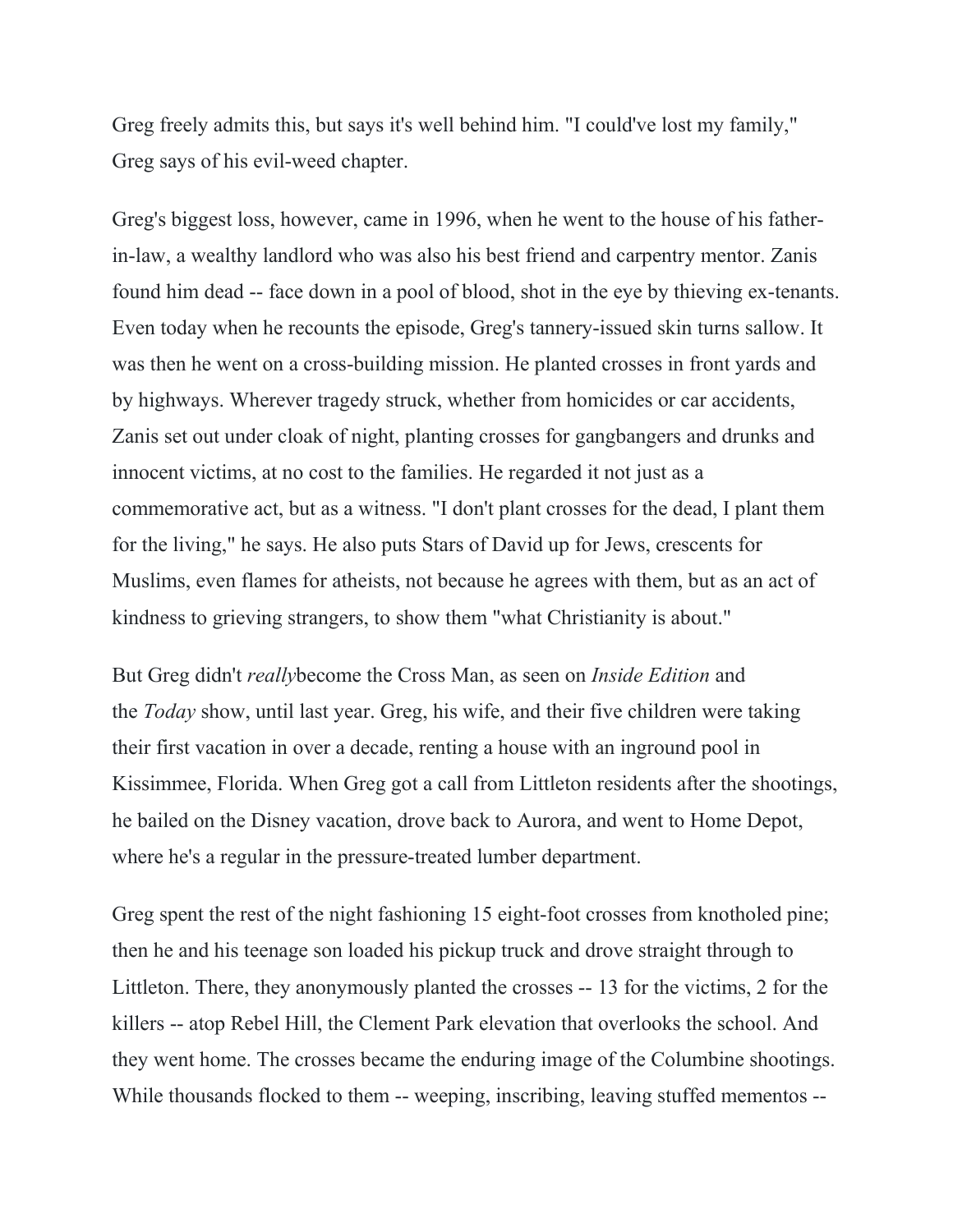others were enraged Zanis had included crosses for the killers. Zanis, who maintains the Bible mandates forgiveness even when it hasn't been asked for, differentiated the killers' crosses so subtly that most missed it: He wrote the murderers' names in Greek script -- to "mark them as heathens," since Greeks, in the New Testament, always represented the ungodly. But the distinction was lost on Brian Rohrbough, father of murdered Daniel, who maintains that there is no forgiveness without repentance, and a double suicide after 13 homicides doesn't count.

Rohrbough went to rebel Hill and removed the killers' crosses, chopping them up with his circular saw and throwing them in a dumpster. When word reached Zanis, he returned to Columbine, ascended the hill, and took the rest of his crosses home. "The scene was desecrated," says Zanis. But before he even reached Aurora, hundreds of people had called Zanis to ask him to return the 13 crosses. He constructed a second set (minus the two killers', a concession to the families) and took them back to Rebel Hill. Eventually, park officials took the second set into custody, after church-state segregationists complained.

As soon as Zanis gets his second set sprung from a federal warehouse, he says, they're promised to the Smithsonian. And while Sotheby's has been panting to auction off the originals, Zanis doesn't want the money. Instead, he keeps the crosses in the back of his Chevy Silverado, vowing that the final resting place for "my babies" will be a 13 story nickel-and-glass Cross Building in Littleton. Greg keeps a model of the building, fashioned from aluminum ducts, in his woodshop. And if all goes according to plan, and the funds can be raised to erect the building on a donated parcel, Greg says there will be a floor for every victim, filled with the shrineside memorabilia that blanketed the park, perhaps even featuring the bedrooms of the departed, assuming the parents consent to have their children's rooms severed from their homes and transported to this "living memorial."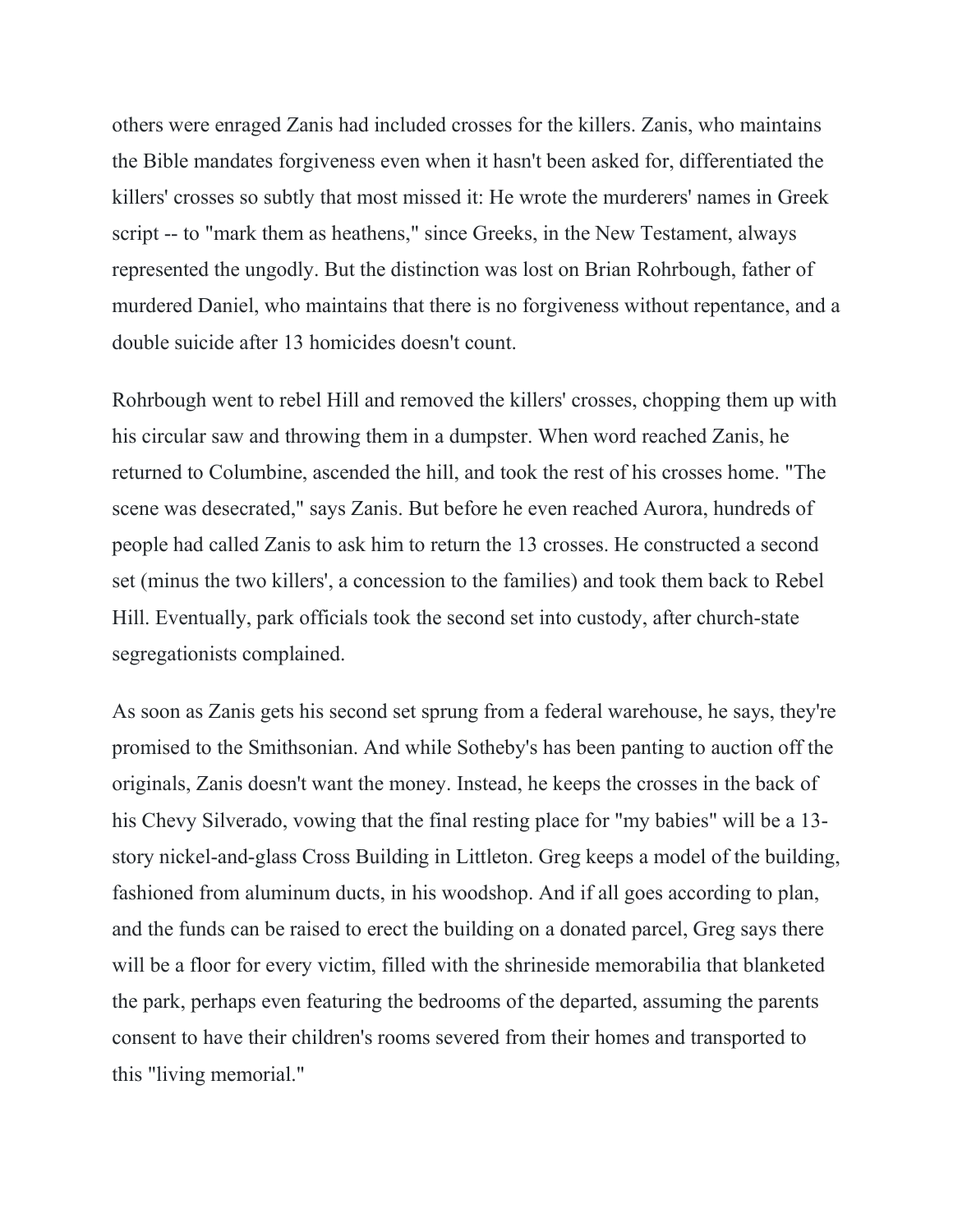If Greg's well-intentioned plan seems a tad morbid, it ranks pretty low on the scale of random acts of tastelessness that have followed on the Columbine tragedy. The children hadn't even been buried before the suckerfish moved in to score polemic points on everything from gun control to school vouchers. The sheriff's department, slow to disclose much (its final report is seven months overdue), managed to let fly, without presenting evidence, that it was likely Cassie Bernall was not the one who said "yes" she believed in God before getting shot in the head. Even the parents behaved questionably. The Klebolds threatened to sue the sheriff's department for not warning them that their son was associating with his co-murderer, Eric Harris. And Michael Shoels, father of the slain Isaiah, hooked up with Dr. Kevorkian's attorney, leveled wild-eyed government conspiracy charges, and threatened to sue the school system and nine law enforcement agencies, boycott the United Way, and embark with James Brown on a "Let's Stomp Out Hate" tour.

But the first anniversary of the April 20 massacre threatens to take the prize. So many journalists are planning to envelop Littleton that one victim's family told me their relatives can't get a hotel room. The Jefferson County school system has trademarked the anniversary logo "A Time to Remember, A Time to Hope," as if it were a prom theme. Grief counselors are warning that even non-victims who watch television coverage can experience "trauma triggers." And all manner of publicity jockeys are conducting events like the Columbine Memorial 5K Run, where entrants can pay \$ 20 and receive a T-shirt, a "Winning Time chip," and a "special hope and remembrance bib."

There is, however, another subculture flourishing in the aftermath of Columbine. It is by no means devoid of publicity-hungry opportunism, but opportunism seeking eternal, as well as temporal, advantages. Since nearly half the victims were devout Christians, and since the killers left behind much evidence to suggest they were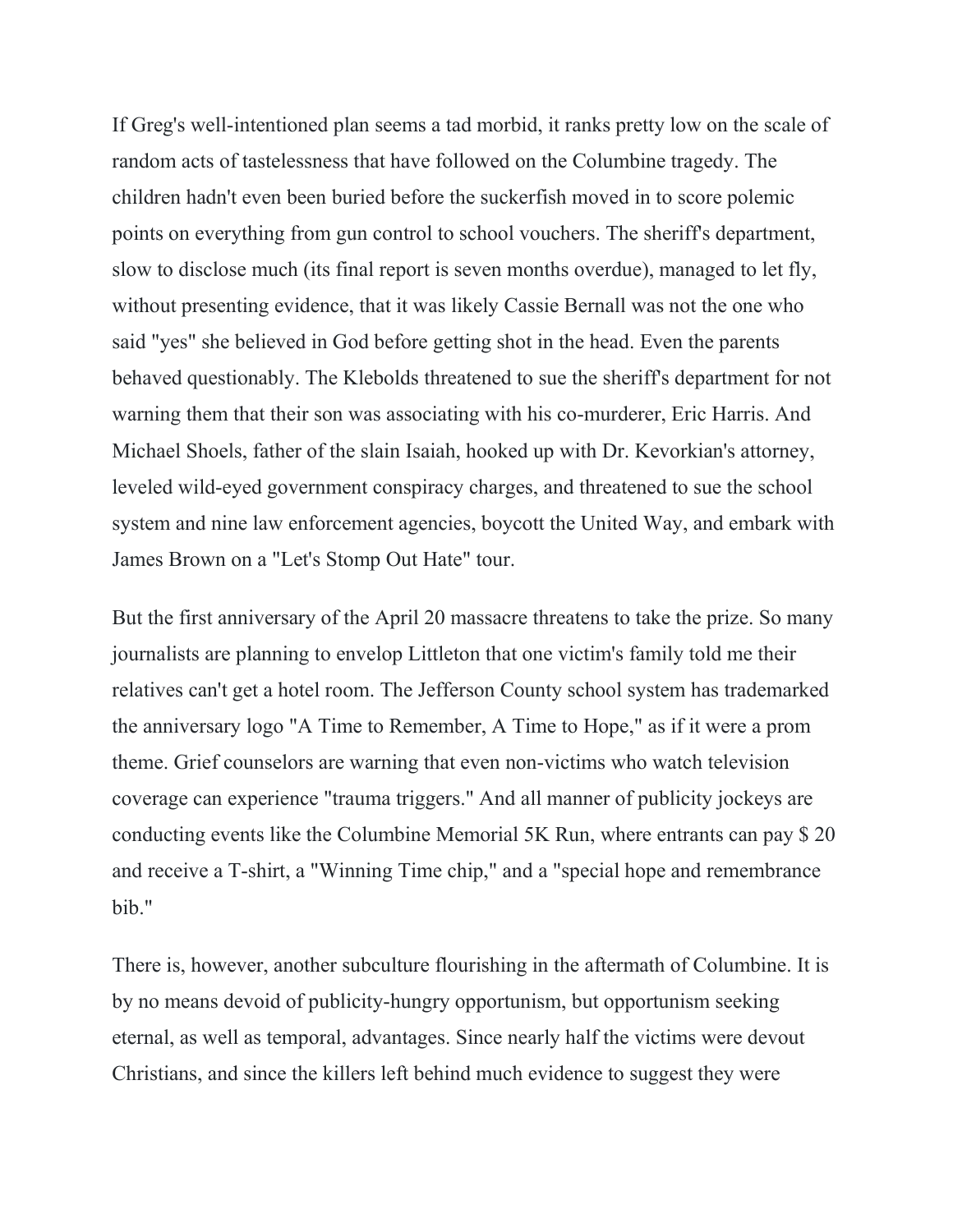targeting Christians, tales of the students' lives have taken on a life of their own. Despite the Cassie controversy, her parents' book about their daughter's faith became a *New York Times* bestseller. There is now a network of "Yes I Believe" Bible study groups, and a play depicting Cassie's life is being performed in churches nationwide.

Then there is, indelicate as it sounds, the Columbine roadshow. This nationwide revival tour is helmed by Darrell Scott, father of the murdered Rachel Scott, herself a devout Christian who had actually spoken about Christ to Klebold and Harris. Scott, the son of a Pentecostal minister, has quit his job as a food-sales manager to hit the saw-dust trail and spread what old-time revivalists like to call the Good News. Meeting up with Scott at most of his stops is the Cross Man, displaying the original Columbine crosses.

In addition, Scott has started the Columbine Redemption foundation (see pictures of his daughter's gravesite at *www.thecolumbineredemption.com*), co-written a book called *Rachel's Tears,* and even launched, in what skeptics will likely find a cringeinducing endeavor, *Rachel's Journal,* a monthly magazine containing entries from Rachel's journals.

The magazine, the book, and the roadshow all spring from Rachel's diaries, which her parents found after her death. One was discovered in her backpack at Columbine, a bullet-hole through the cover. While some of her writings and illustrations are emotive juvenilia, others are chillingly premonitory. A drawing done half an hour before her death shows her eyes crying 13 tears, which are watering a rose. The rest of her writing is the astonishing interior monologue of a 17-year-old girl wrestling with God, as the Psalmist did, and struggling to subjugate her earthly fears and desires so that her life (or, as it turned out, her death) would be used to bring others to Him.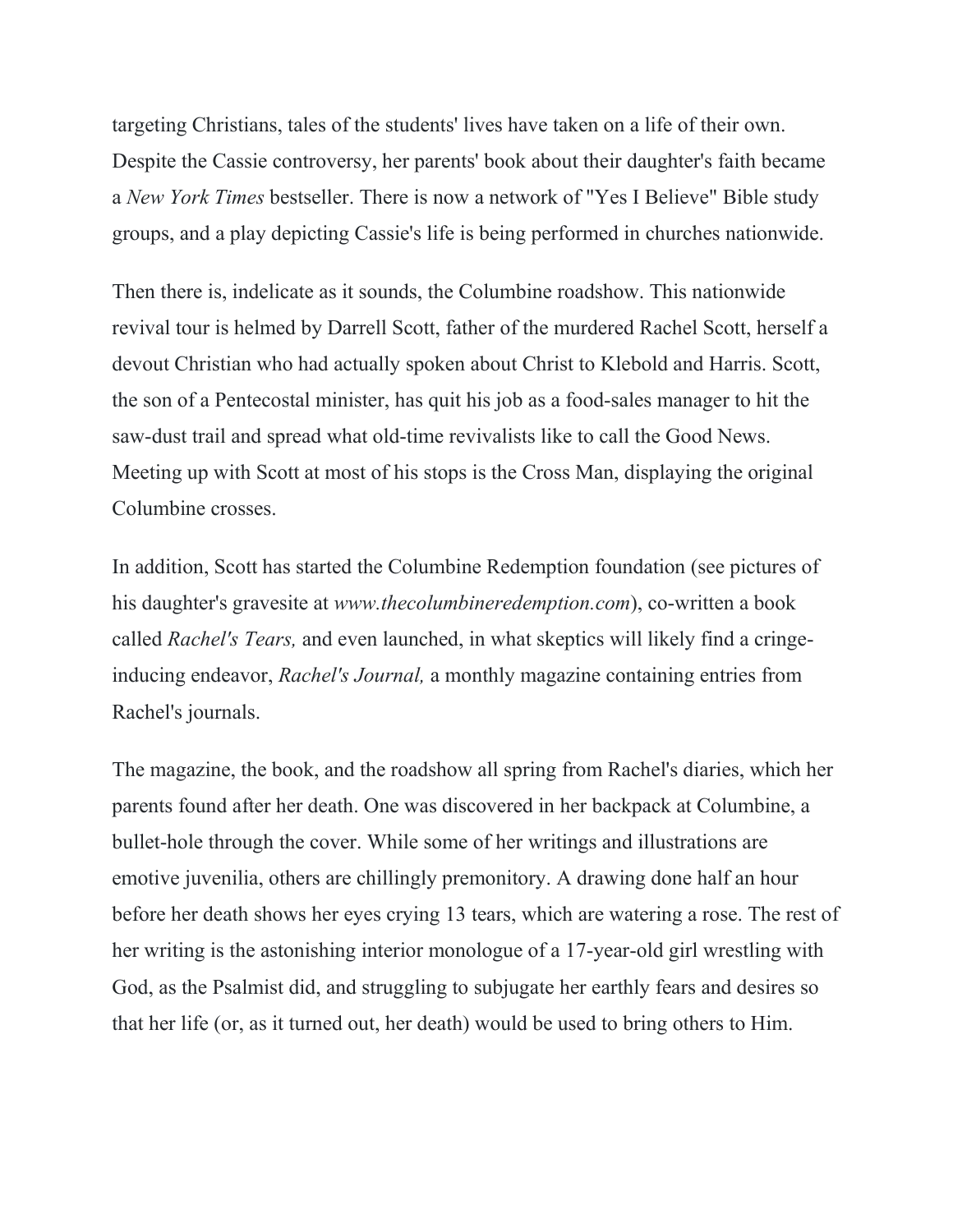Greg and Darrell first met at Rachel's grave shortly after the shooting. Since then, Greg has been on the road, showing his crosses, for 300 days. His business has gone to seed, his family is strangled by debt. To finance his Columbine habit, he has taken out a \$ 100,000 home equity loan. He says he's \$ 2,000 away from going broke, so he's now "walking on faith." Several people I talk to liken Greg to John the Baptist. "Why?" he asks when I inform him of this. "Because I'm sweaty?" Not exactly. Like most itinerant prophets, Greg is slightly unhinged. And as we hop into his truck for the nine-hour hike to Darrell's next preaching gig in Stanford, Kentucky, Greg's eccentricities are laid bare. To save money, Greg sleeps in his truck. On warm nights, he sleeps in the back, right on the crosses. He rarely stays in hotels, because he doesn't want to lie in beds where prostitutes have "done their business." On the rare occasions he comes in from the elements, Greg will sleep only in the bathtub. No hotel, of course, means no shower, which is why Greg has perfected what he calls his "Toilet Shower." The technique involves taking his cooler into a rest-stop, filling it with water, proceeding into a roomy handicapped stall, and sponging himself off onto the floor. "I like to be clean," he says.

While John the Baptist are locusts and honey, Greg is less discriminating. His Playmate cooler is packed so that he can subsist out of cans: corn niblets, Bumblebee tuna mixed with tomato paste, Louisiana Perfect hot sauce (which he takes straight, like Binaca), and Lady Lee chili hot beans. I beg Greg not to eat the Lady Lee while I'm in his cab, and as I promise a big day on expense account, his only request is breakfast -- Whoppers at Burger King. After he brushes his teeth without water, wiping the bristles on the five-inch cuff of his jeans, he is full of highway tales. One night, while sleeping in a stadium parking lot in the Texas panhandle, he awoke to the shotgun blasts of coyote hunters, who nearly blew the windows out of his truck. Then there was the time he traveled to a Teen Mania revival where the organizers wanted to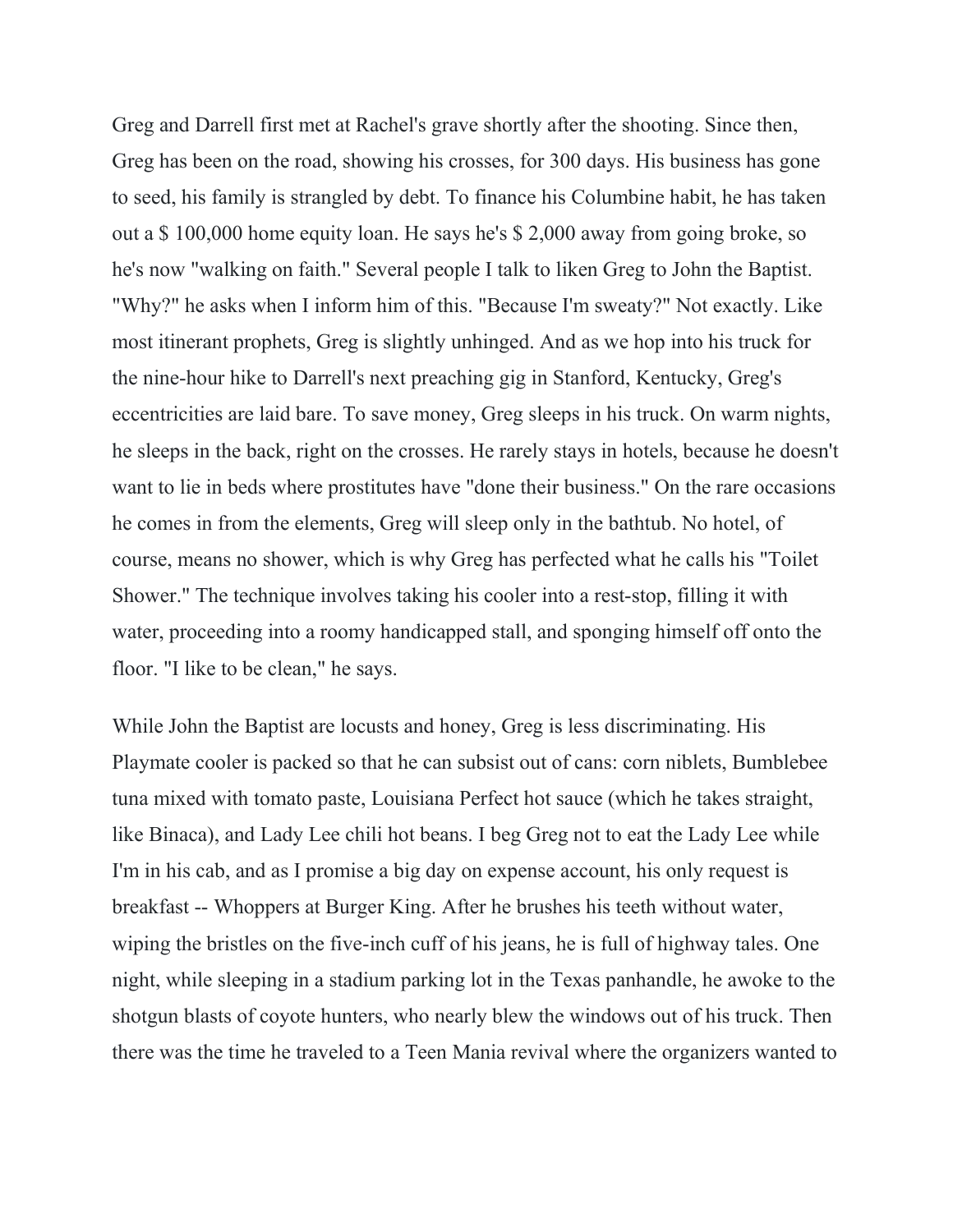display the Columbine crosses through a concert-style pyrotechnic wall of fire. "I carried my crosses out of there three at a time," he snarls. "I was gone."

It's all worthwhile, he says, especially at night, after the revivals. "I'm sleeping by the crosses, I'm witnessing all night long," he says. Greg is often jarred from sleep, as "men will come to the crosses at night and cry. They won't do it in front of their wives or girlfriends." His family misses him, but they seem to understand he must carry the crosses, even as Christ roamed the countryside before he went to the cross. "I've got it easy," says Greg. "He took a donkey or walked. I get to drive."

Lately, however, the road's been wearing Greg down. Greg is not stoic. He has grievances -- including lots against Darrell Scott. Though Greg refuses to sign a contract with Darrell, he says Darrell hasn't been paying him the agreed \$ 1,000 a week, and even that wouldn't go far. It costs \$ 500 a week to stay on the road eating Lady Lee. Though the sum Greg says Darrell owes frequently changes, it ranges up to \$ 40,000. Greg says Darrell told him recently he didn't have the money to cut him a \$ 2,000 check, though Darrell makes as much as \$ 5,000 an appearance (not including airfare and hotel). If Darrell doesn't have the money, Greg wonders, why did Darrell just buy a new Mercedes?

Greg, it seems, is given to slight exaggeration. Darrell actually leased a Mercedes, only after he and his wife traded in their two cars. Forty thousand dollars is about \$ 34,000 more than Darrell says he owes Greg for services rendered -- and he's not contractually obligated to pay him anything. While Darrell can make up to \$ 5,000 an appearance, the money goes to his foundation, he says, and he's had to skip checks himself to pay his contract employees. His salary is less than he made as a food salesman.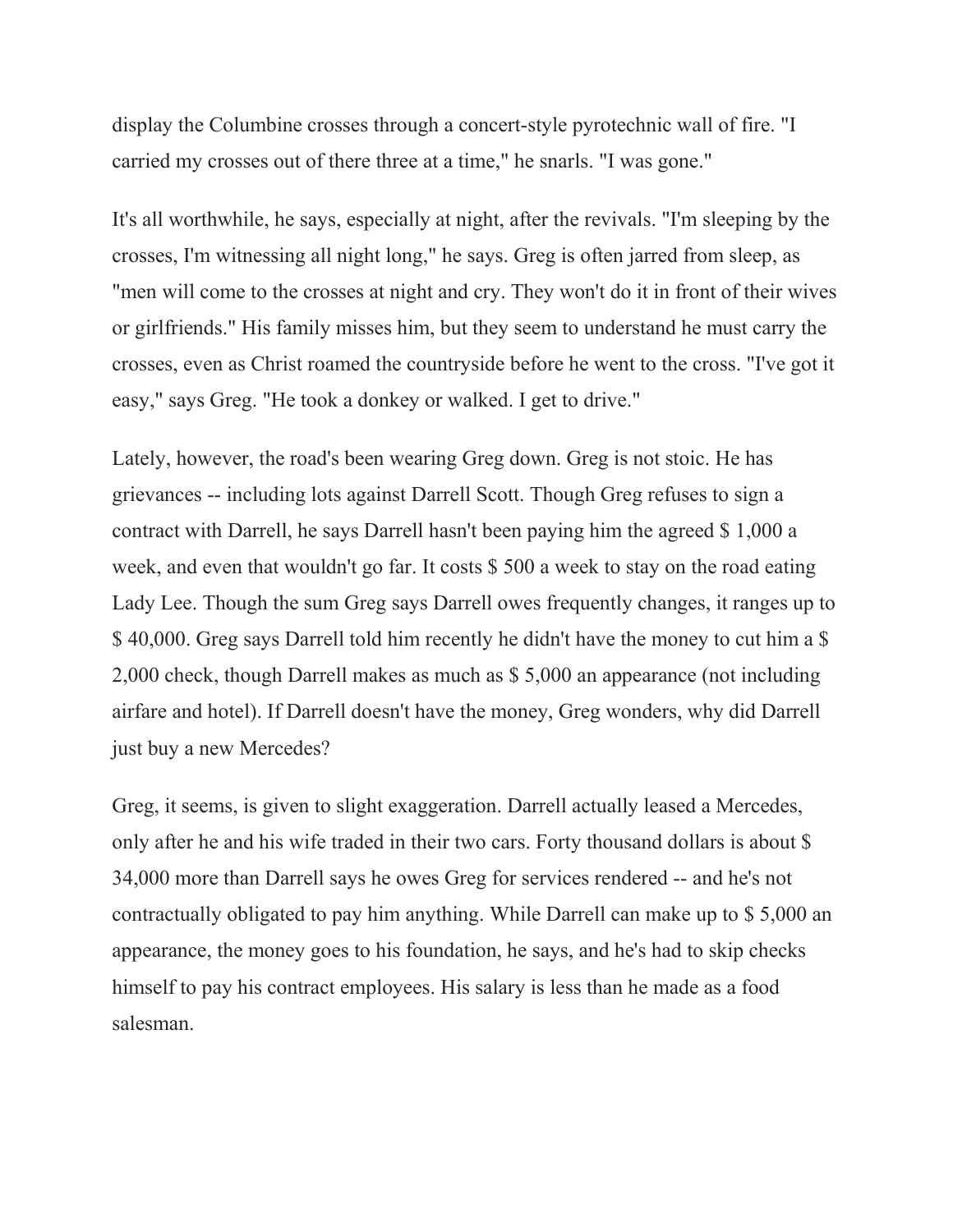Listening to the complaints, I feel as if I've stumbled onto the evangelical equivalent of Martin and Lewis's sunset years, as the act was about to unravel. Darrell and Greg are booked well into the fall, but feelings have been hurt, allegiances betrayed. Still, amidst the lolling hills in the Knobs region of Kentucky, with the bluegrass, freshly cut, looking like two-toned velour, the roadshow goes on. In the Lincoln County High School gym, the Baptist Association is hosting about 2,000 attendees for a week-long revival that will feature marquee names like Miss Kentucky and a Channel 36 newscaster. But tonight is Columbine night. Greg unloads the cross pedestals first, then checks his laminated lineup sheet to place the crosses in correct order, 13 abreast in the lobby. As he does so, gawkers congregate, tearing up, unable to articulate the power of the crosses that were once a stack of wood in an Aurora Home Depot, but that are now something else entirely.

Inside, the bleachers fill, as the choir -- a sea of pastel jackets and henna rinses - softly sings "Beulah Land." Darrell takes the stage, and after a day of listening to Greg's complaints, I half expect him to start pitching time-shares at a Jesus-themed waterpark. But, except for the "Rachel's Tears" T-shirt concession in the lobby, I'm pleasantly surprised. It's clear that whatever his faults, Darrell Scott is a man who believes. He believes there is a reason why, a year ago, he kept hearing the words "a spiritual event" as he went to a holding pen for anxious parents after the shooting - where he watched the last surviving child get off the last bus and saw that she was not his daughter. He believes that God still talks through people, and that He spoke through Rachel, and that the reason Darrell is leading this awkward life -- where tragedy becomes vocation -- is that it's his job to relate his daughter's words -- words like "God, I want you to use me to reach the unreached" -- to anyone who'll listen. Darrell Scott believes that souls are at stake, that today's decisions hold eternal consequences. And he believes that when Greg rustles up volunteers to carry the Columbine crosses to the front of the stage, people might actually understand this.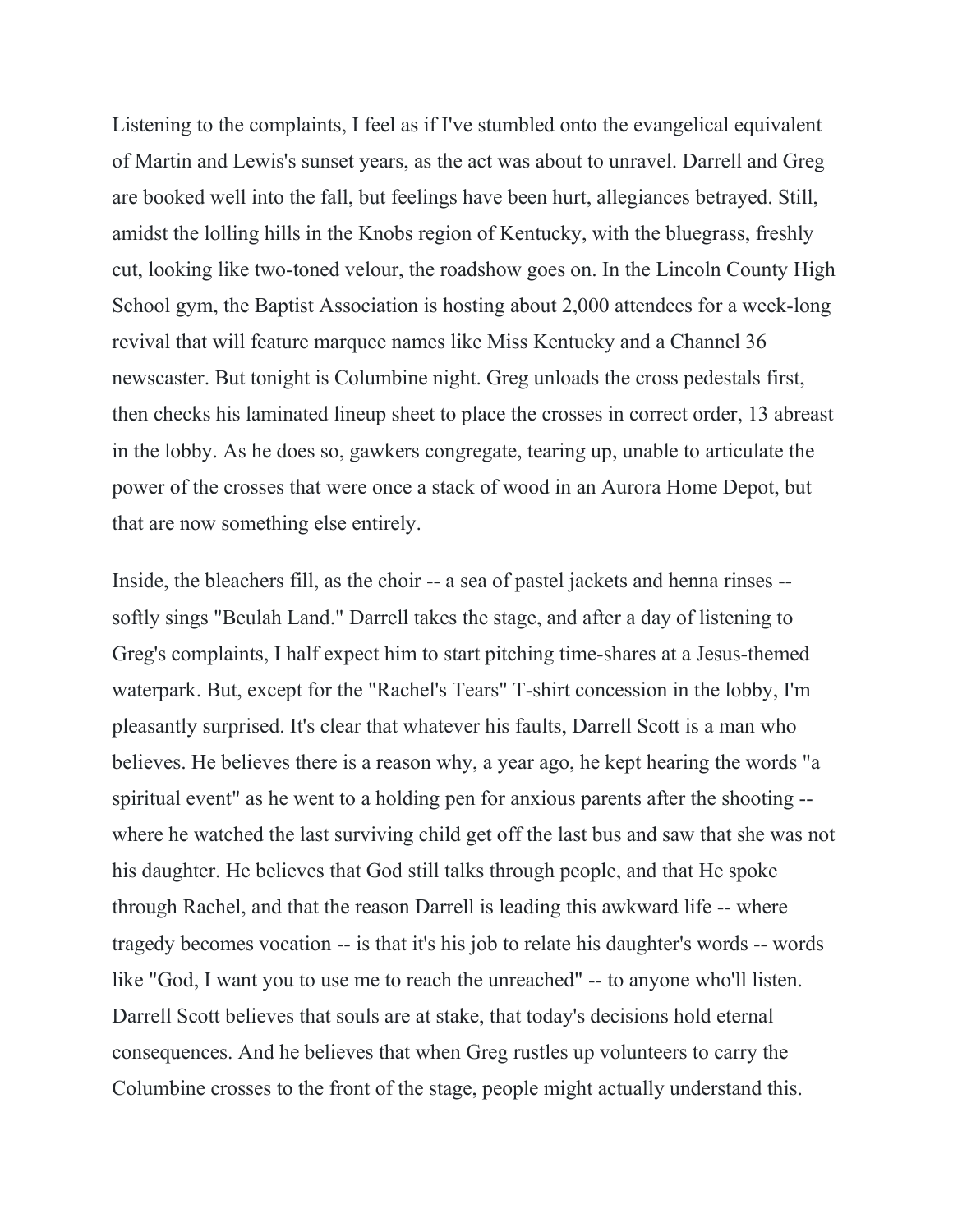Darrell believes that because his daughter did something as simple as go to school last April 20, now, a year later, several hundred people here in rural Kentucky will flood the court during the altar call, as if the basketball team had just won the state championship, and stand before the crosses.

Darrell gives the invitation, and only one person comes. He presses for more, and though souls have been stirred, there are no additional takers. Finally, Wayne Bristow, the host evangelist, takes the microphone, and does what any good evangelist who learned his craft in Muleshoe, Texas, would do. Wayne draws the net, as the pros say. Wayne is a closer. A few words, a few prayers, and before you know it, the gym rumbles with the sounds of 250 or so people stomping down the wooden bleachers to stand before the crosses, to meet with counselors in the cafeteria, and to make decisions that will affect their lives here, and perhaps in the hereafter.

After the service, things get messy. Greg and I adjourn to a nearby Denny's. Darrell hunts us down, as he's desperate to discuss business with Greg. Greg has been ducking Darrell, as he is not anxious to hear Darrell's bad news: that some Columbine victims' families oppose Greg's participation in any April 20 commemorations in Littleton because Greg has gradually abandoned his pledge not to post crosses for the killers. While he never does so with the victims' families present, Greg often plants two minuscule crosses in holes next to the 13 crosses when he's traveling outside Colorado. There are other things to hash out -- such as Darrell's desire to get Greg under contract and retain ownership of the crosses -- but not in front of a reporter. So Darrell slides into our booth and waits impatiently as Greg finishes his omelet. Darrell insists we drive back to the Holiday Inn Express, a half-mile away, where they will get rid of me well after mid-night. They go at it in the parking lot for over an hour.

It feels a bit like a drug deal gone bad, and such pettiness might seem to diminish the message. Then again, biblical precedent suggests that God's had plenty of practice